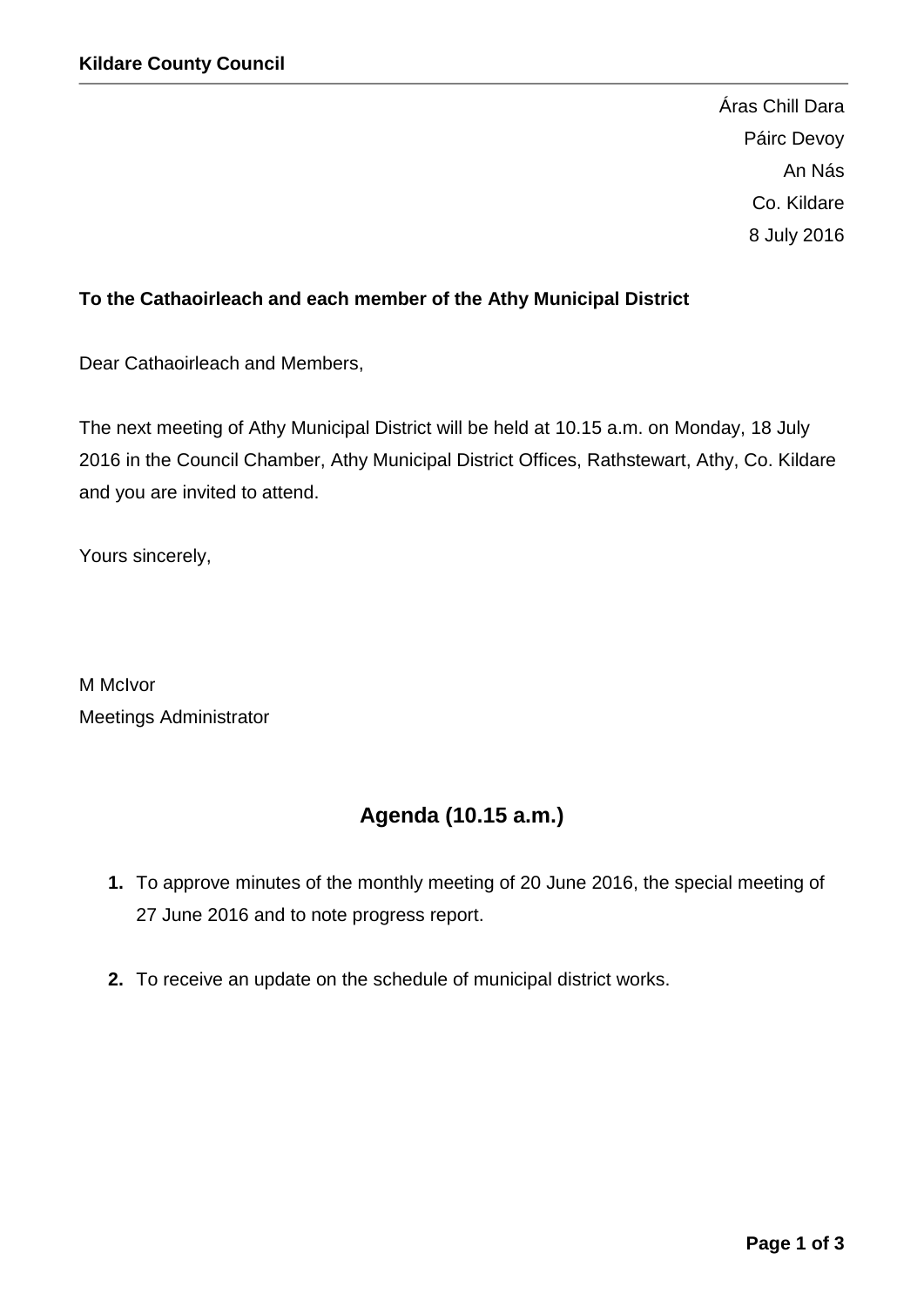# **Roads, Transportation and Public Safety (10:25 a.m.)**

**3.** To receive an update on progress on the Athy Distributor Road.

#### **Motions**

#### **4. Councillor Miley**

That the council move immediately to secure the clay banks at Barnhill, Castledermot.

#### **5. Councillor Breslin**

That the council carry out improvement works and also install a footpath on the road that links the R418 to the L4007.

#### **6. Councillor Wall**

That the council develop a policy and progress projects through its Municipal District Office , Environment Section and Parks Section for the Woodstock forum area of Athy, considering the great work being carried out by the Resident Associations there

### **Questions**

.

# **7. Councillor Wall**

Can the council develop a policy or assist local community alerts in the maintaining of sight lines at junctions throughout the Athy area given the problems being highlighted at the moment?

#### **8. Councillor Wall**

Can the council confirm when they will re-surface the R424 from Passlands in Monasterevin and if they will consider strengthening the road?

# **Water Services and Environment (10.50 a.m.)**

**9.** To receive an update on the improvements on the sewerage network planned for Narraghmore.